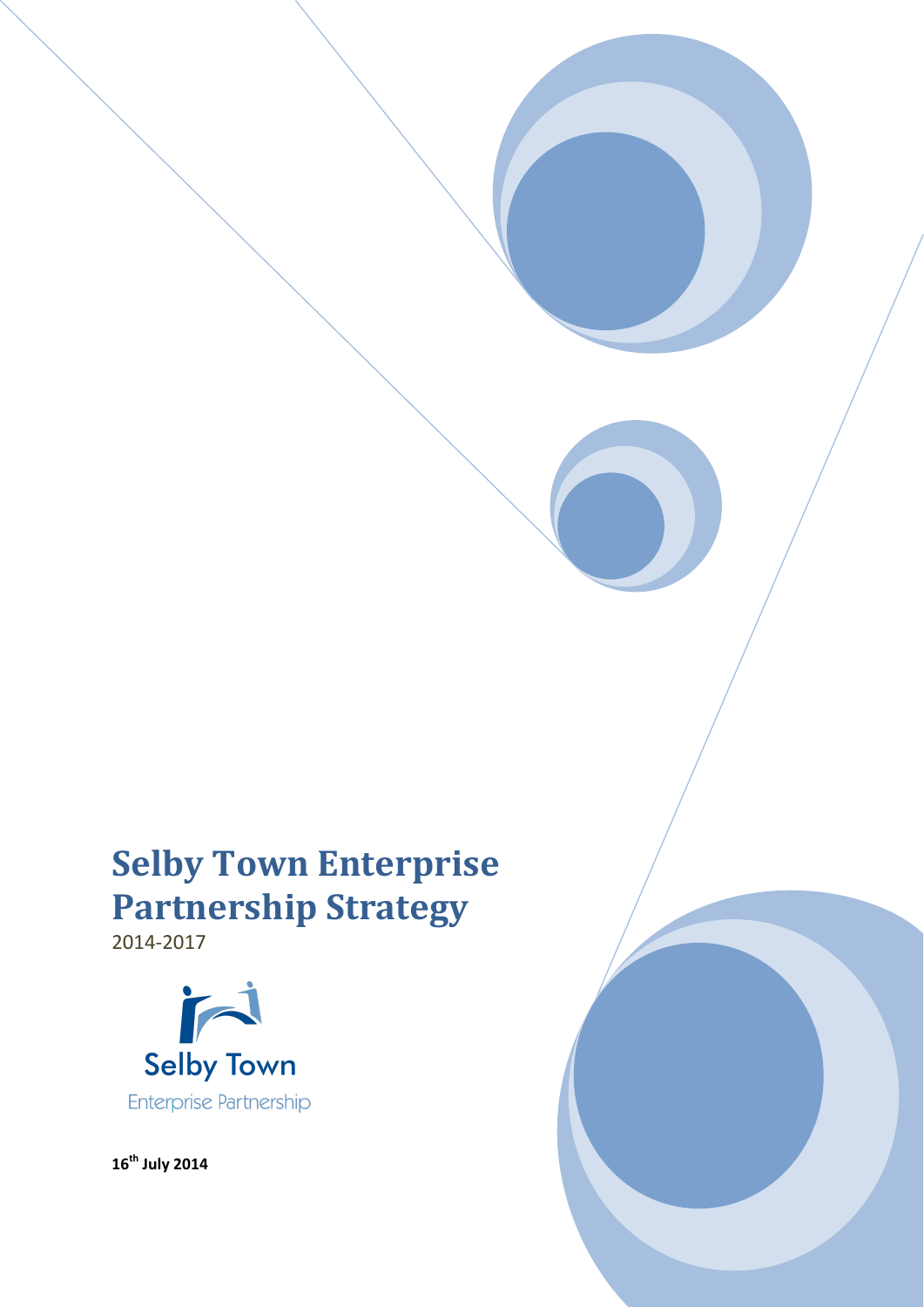# **CONTENTS**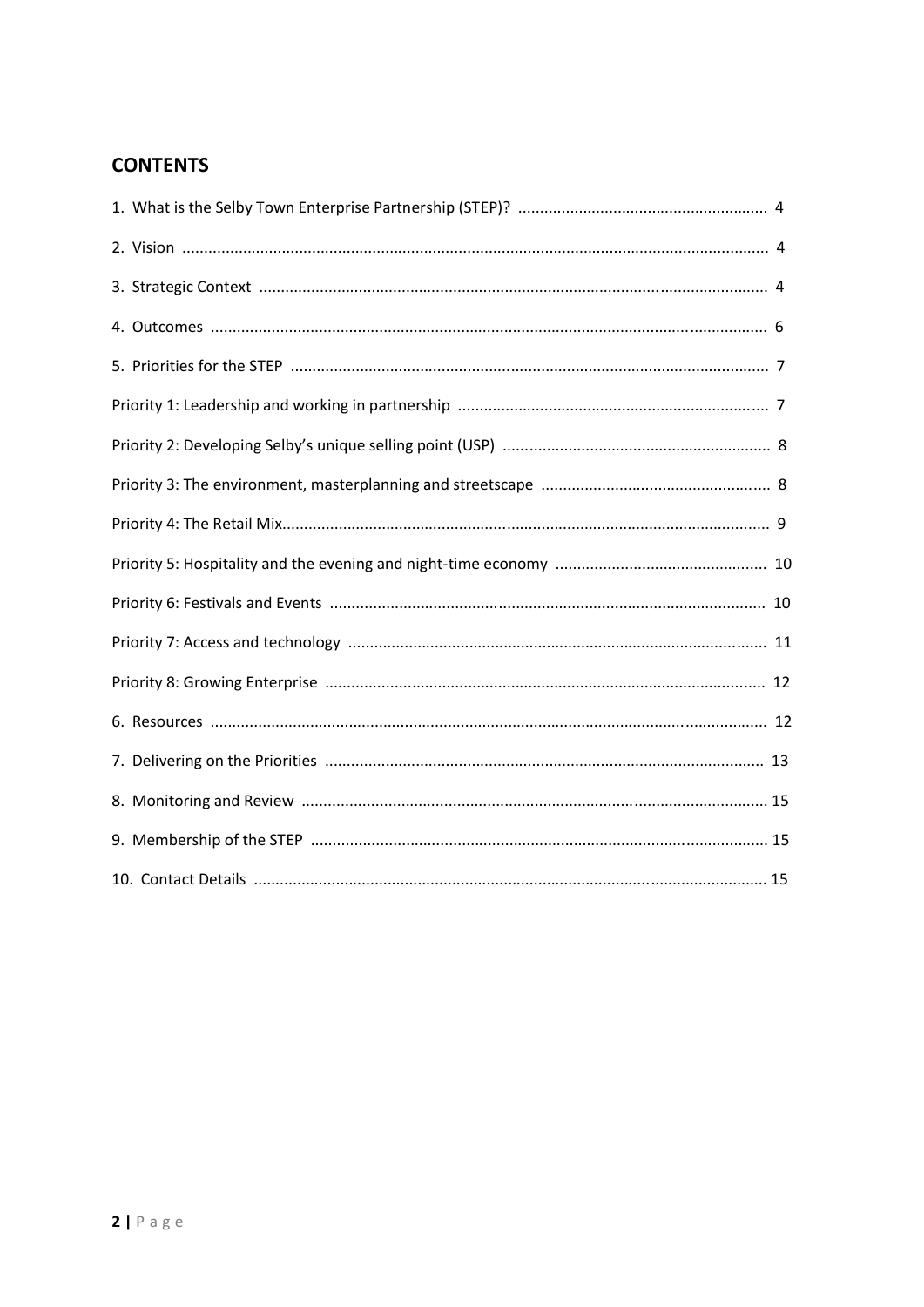## **1. What is the Selby Town Enterprise Partnership (STEP)?**

The Selby Town Enterprise Partnership is made up of representatives from the local authority, the business community, education, and a range of delivery partners. Selby District Council has committed £150,000 to the town of Selby through its Programme for Growth 2012-2015 to enable those with an interest in economic growth in the town to make a start on growing enterprise. As a result of this, the new STEP has been set up and the STEP partners have come together to shape a vision and strategy for the town and lead on the commissioning of projects to deliver on this.

## **2. Vision**

The overall purpose of the STEP strategy is to secure the town's role as the principal service centre for our district and to make it the destination of choice for shopping and leisure. This will mean a re-energised town centre which builds on the distinctive heritage of the town.

A draft vision statement has been developed:

*"By 2017 Selby town centre will be vibrant, attractive, and well maintained. With little or no vacancies, the centre will be known far and wide for its unique selling points, and will be easily accessed by foot, bike, wheelchair and vehicle. The centre's atmosphere will convey a strong sense of purpose, confidence and business acumen that is clearly supported and appreciated by those who live, work and visit the area."*

# **3. Strategic Context**

#### **The town of Selby**

The town of Selby has been identified as a market town with significant growth potential There are a number of opportunities for development and growth including the Olympia Park development across the River Ouse in Barlby Parish just north of the town centre. In addition, a number of unused buildings in and around the town centre provide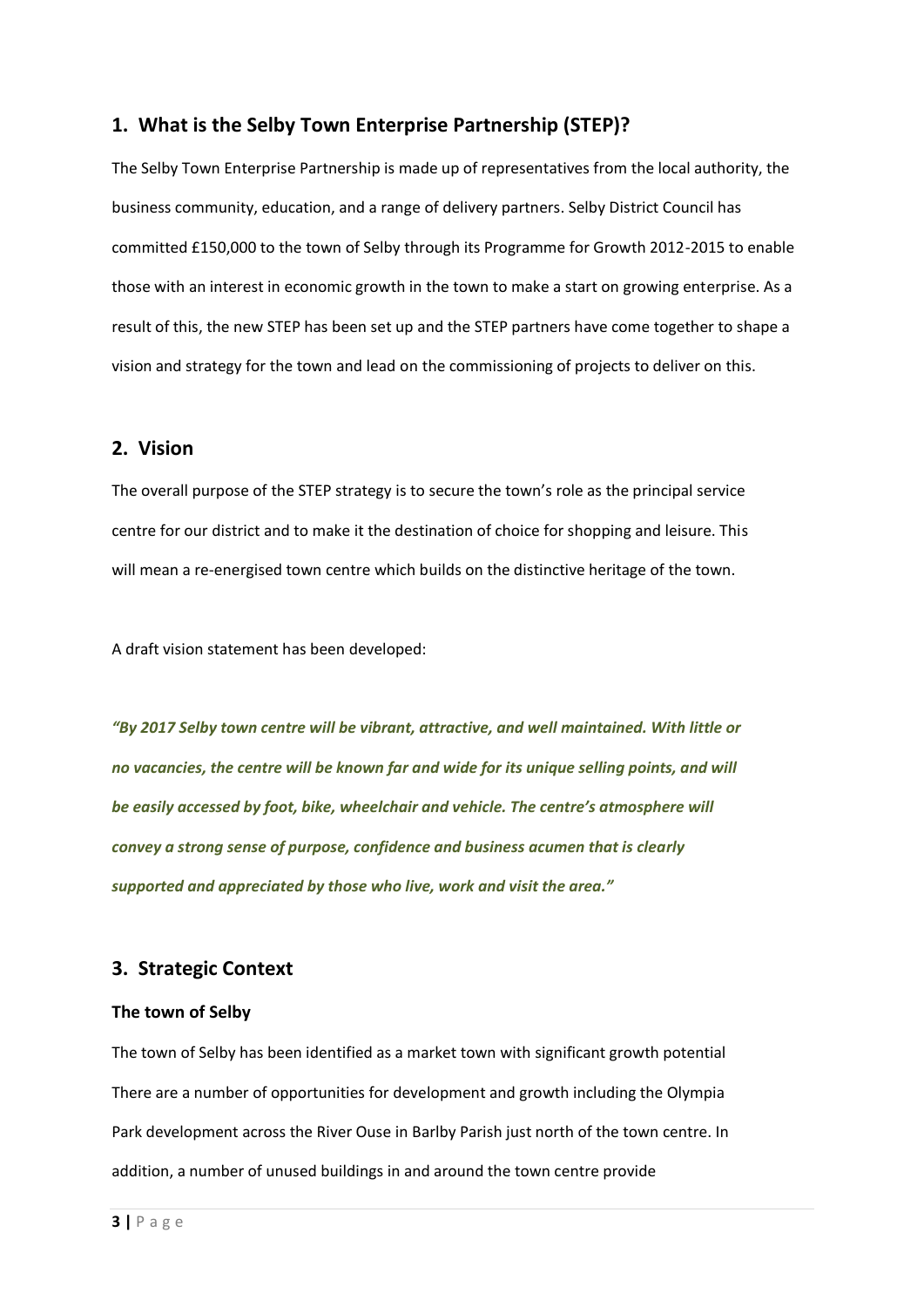opportunities for much smaller scale developments; Abbot's Staithe is an example of this. In addition, the district council has invested in a new state-of-the-art leisure centre adjacent to the retail centre of the town; when it opens in early 2015 this will help re-invigorate the west end of the town centre. The new leisure centre and the town's location at a major junction on the Trans-Pennine Trail provide opportunities to make the positive link between an active and healthy population and a healthy economy.

Developing workforce skills and improving employment levels has been identified as a key issue for parts of the town. Work is underway to develop a Community Led Local Development (CLLD) bid for European funding to make progress on the skills agenda focussing on the town but with a wider district reach.

Biorenewables and the green energy agenda provide an opportunity for Selby with investment in biomass taking place just outside the town at Drax Power Station. The town's great Abbey and its distinctive industrial heritage are very much under-utilised opportunities for the development of the town and its identity. Indeed, the Heritage Lottery Fund has identified Selby as a priority area for funding, given the low levels of heritage projects coming forward in recent years. There is scope for heritage to play a greater part in the town's future.

#### **Selby District Council**

The council's Corporate Plan focuses on Five Big Things, all of which are relevant to enterprise and growth; the Changing Places priority is particularly relevant to this strategy. In July 2012 the council agreed the Programme for Growth 2012 -2015 which includes a number of ambitious projects to support homes, jobs and quality of life in the Selby district. The programme represents a £5m investment in growth for the district and is made up of four inter-related work strands: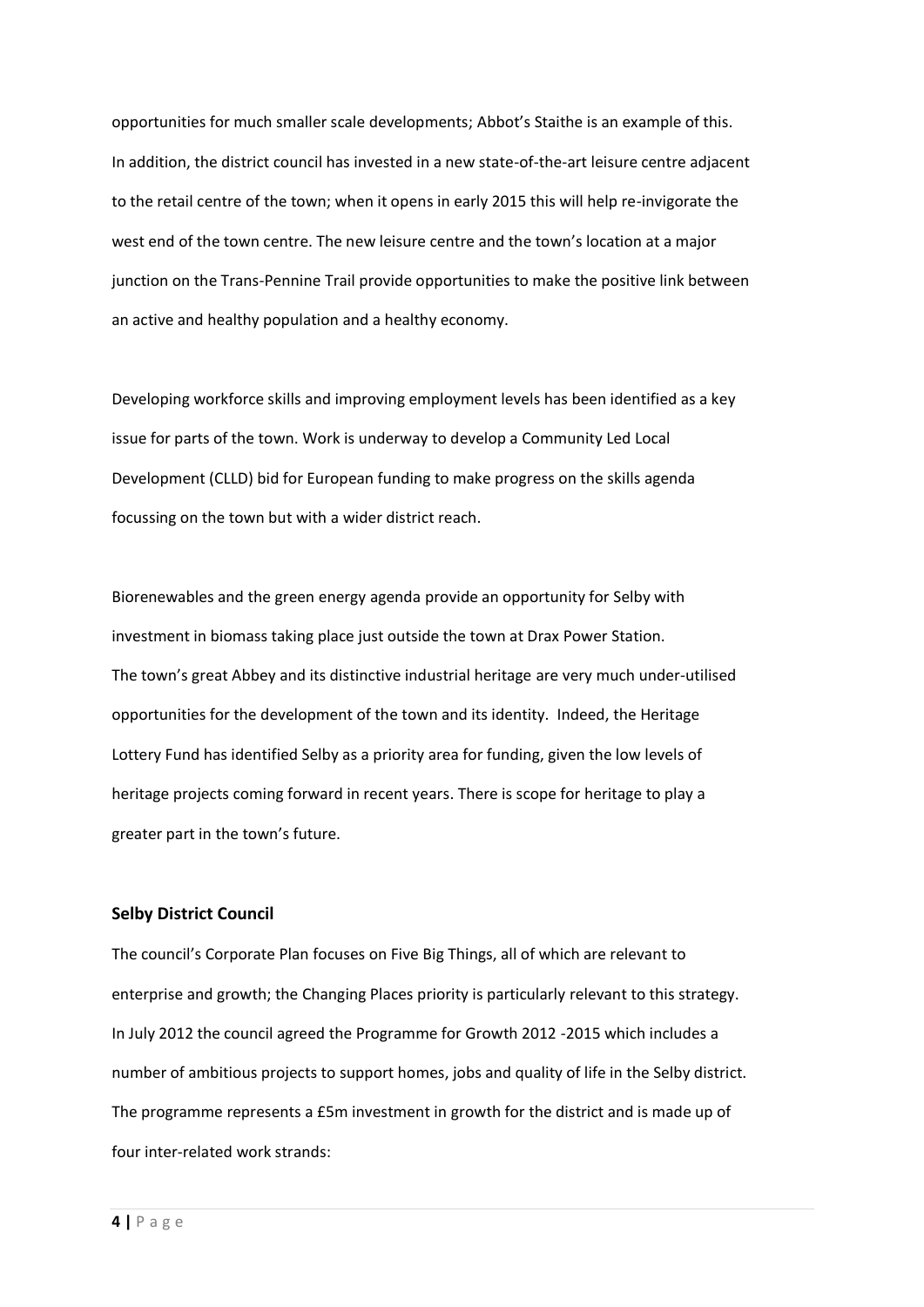- Jobs
- Housing and infrastructure
- Retail
- Leisure

The funding for the town and the STEP has been allocated through the 'Retail' work strand and much of the focus of the work will have a retail benefit for the town. However, this strategy and the STEP will form an important part of the delivery arrangements for other parts of the council's Programme for Growth, namely the 'Jobs' projects on Open for Business and Ready for Work.

#### **The Selby District Local Sustainable Community Strategy (SCS)**

The Selby District Local Strategic Partnership (LSP) adopted a revised SCS for the district in 2010. Prosperity is one of four major priorities in the SCS:

*The district has a thriving economy based on sustainable employment opportunities. Entrepreneurial activity is encouraged and supported as is raising educational attainment. The district works with neighbouring authorities (i.e.: York/Leeds), complementing, not competing with them to provide an energised diverse, flexible economic environment. Social and economic opportunities are maximised and overall levels of deprivation are reducing.*  The LSP provides a valuable district wide strategic context for the work of the STEP and will *enable the work delivered in Selby as part of this strategy to be shared in the other towns in the district.* 

### **York, North Yorkshire and East Riding Local Enterprise Partnership**

The YNYER LEP vision for the area is simple, to become:

*A thriving, prosperous place where businesses are growing in size, number and long term profitability.*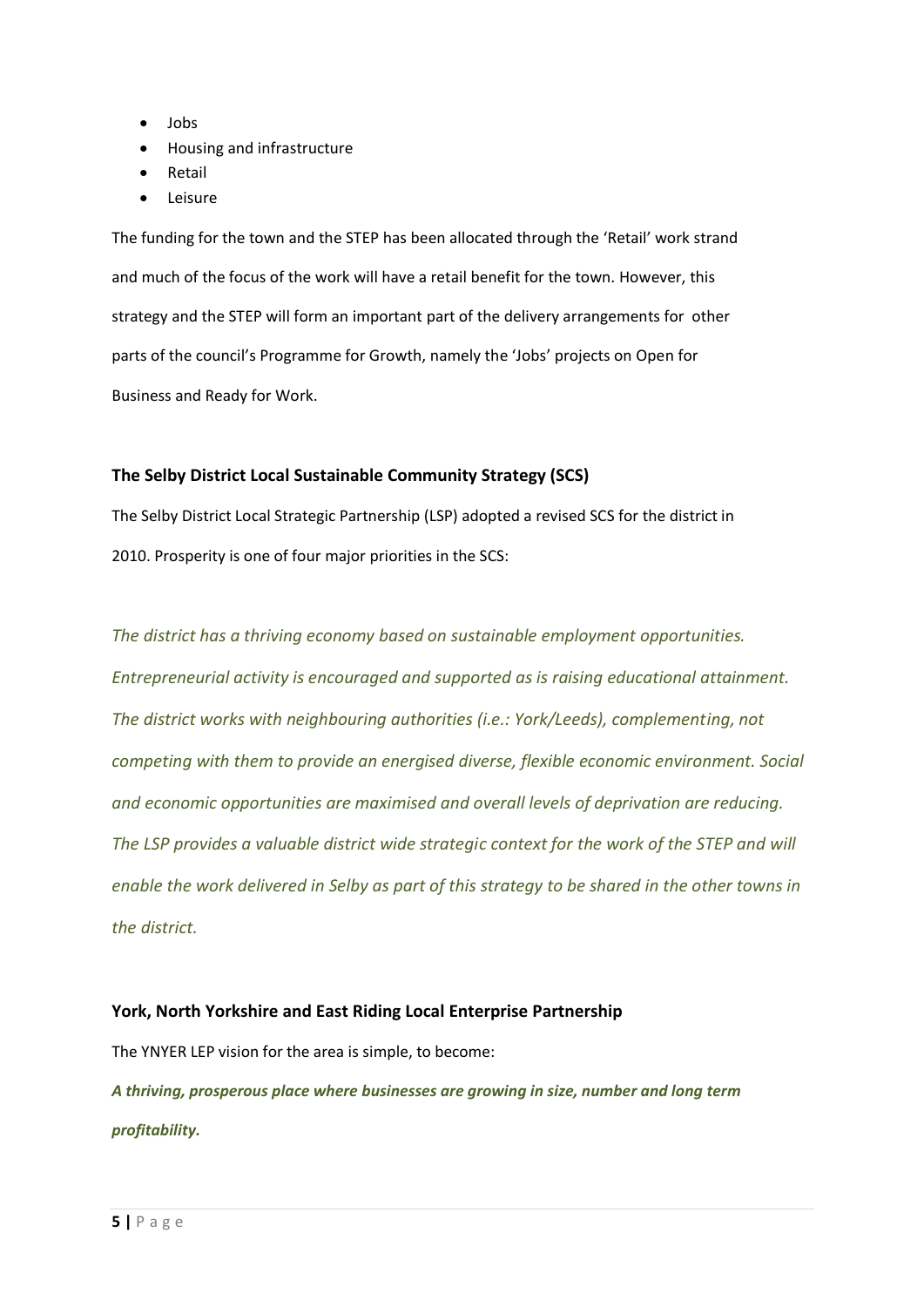The YNYER LEP will focus on delivering five priorities to enable business led growth and achieve

these outcomes:

- Profitable and ambitious small and micro businesses
- A UK leader in food manufacturing, agriculture and biorenewables
- Driving growth in our towns and the City of York
- A workforce with the skills that businesses need to grow
- An economy that is well connected to its markets

## **4. Outcomes**

The following outcomes and measures have been identified as being key indicators for the

success of this strategy.

| <b>Outcome</b>                              | <b>Measure</b>                                                      |
|---------------------------------------------|---------------------------------------------------------------------|
| Increased footfall in the town              | Usage of council car parks compared to<br>Oct 2008 and Oct 2013     |
|                                             | Survey work to be undertaken to set<br>baseline and track progress  |
| Increase in positive reputation of the town | Using existing datasets where possible                              |
| Opinion                                     | Survey on satisfaction and aspiration for<br>the future of the town |
| Jobs created                                | Using ONS data                                                      |
| VAT registration growth                     | From the Autumn 2013 baseline                                       |
| Reduction in % of vacant shops              | From the Autumn 2013 baseline                                       |
| Number of specialist shops                  | Audit to be undertaken                                              |
| New festivals and events                    | Audit to be undertaken                                              |

# **5. Priorities for the STEP**

The partners involved in bringing together the STEP have identified the following priorities

for the town of Selby:

- 1) Leadership and working in partnership
- 2) Developing Selby's unique selling point (USP)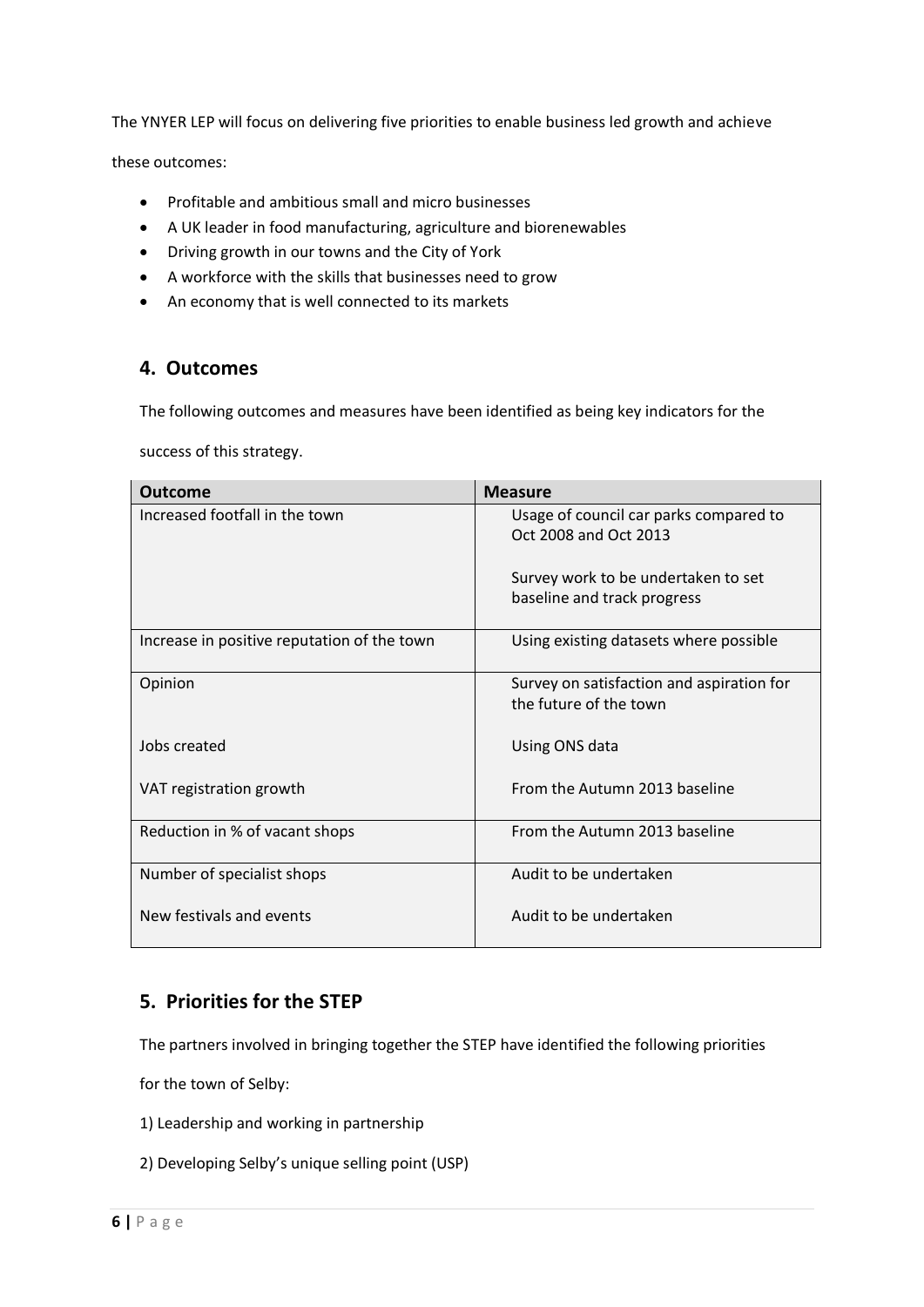- 3) The environment, masterplanning and streetscape
- 4) The Retail Mix
- 5) Hospitality and the evening and night-time economy
- 6) Festivals and Events
- 7) Access and technology
- 8) Growing enterprise

The priorities are set out in more detail below:

#### **Priority 1: Leadership and working in partnership**

This work will require strong leadership and needs to be proactive like a business, not reactive. This strategy is about shaping the future rather than waiting for the market. The town needs to be run as if it's a business, i.e. we need to think of it as Selby plc.

In order to make a start on this a SWOT analysis has been undertaken to inform a plan for future action. What have we got? What are the gaps? We can also learn a great deal from what others have done to make their towns successful.

Town are uniquely complex environments which serve many roles simultaneously. In order to manage the collective trading and operating environment for the maximum benefit of all the many and varied stakeholders, it needs to be done collaboratively.

Good town centres are often dependent on strong partnership. The cooperation of the many different stakeholders who make up the town centre is essential if the place is to benefit holistically. It is important therefore to establish and work from a position of shared interest and set achievable goals that the stakeholders can all support.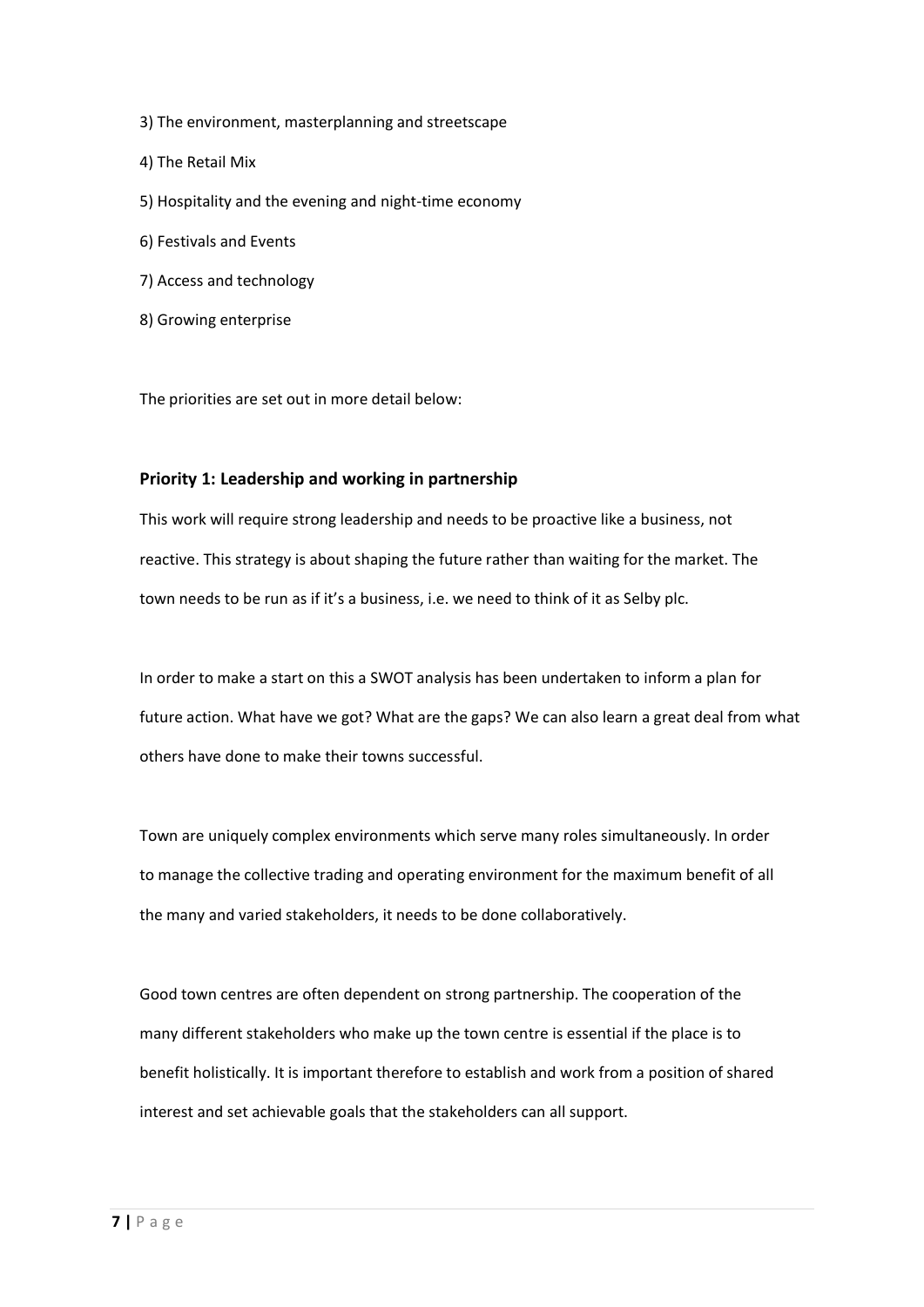The STEP will provide a framework for a network of groups and partners. The STEP board will be underpinned by a business-led task group and a number of groups and networks.

#### **Priority 2: Developing Selby's unique selling point (USP)**

What is clear is that Selby does not have a unique selling point, i.e. its own personal brand in competing with other market towns, yet it has a fascinating and distinctive heritage. There are a number of opportunities in Selby's past and present which could be drawn on for this: Selby Abbey (one of England's finest churches); the story of the three swans; shipbuilding (the place where the Radio Caroline vessel and the original Rainbow Warrior ship were built); industry; the home of green energy; and cycling.

An early piece of work for the STEP will be to shape what the USP should be. This will involve a review of previous work, including that done for the Renaissance project. It might also require a fresh piece of work by a marketing professional to develop the USP.

#### **Priority 3: The environment, masterplanning and streetscape**

Masterplanning will be key for the future of Selby; this will involve asking the big, and often difficult, questions about the layout of the town. The SWOT Analysis found that traffic flow and movement through the town centre were significant weaknesses. Indeed, this was also identified as part of the research undertaken for the Renaissance project back in 2007.

Moreover, the town could benefit from 'zoning' or being organised into 'quarters'; for example the arts provision at the Town Hall, the new leisure centre development and the proposed leisure village could start to establish the west of the town centre as the cultural and leisure quarter. Similarly, in recent years Finkle Street has become a niche for higher quality boutique shops; this pattern could become more established.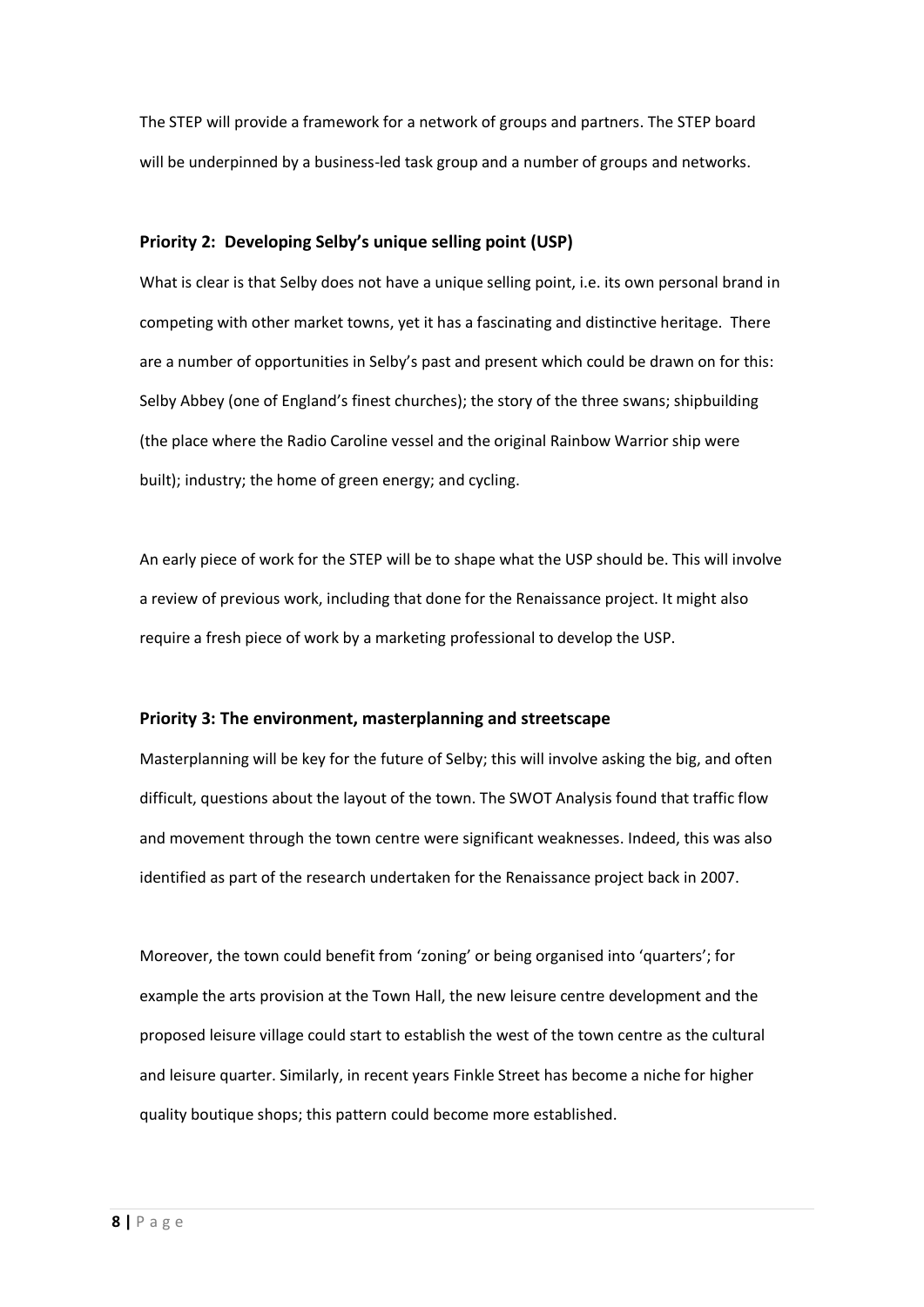There are a number of different components which work together to create a streetscape which ideally will reflect the distinctive character of the town and area, while also being clean and orderly, avoiding clutter and dereliction. The town's heritage has a key part to play here and it is envisaged that well-planned heritage projects could be used to increase footfall in the town and boost the local economy.

Selby's three swans already feature on areas of public realm and on many shop fronts around the town. This distinctive, and slightly quirky, theme if developed further could provide the 'sprinkle of magic' which could bring the town to life and provide coherence from quarter to quarter. There are also opportunities around landscaping, lighting, paving, street furniture, planting, public art, attractive and effective signposting and easy access to the internet. Sponsorship might play a part here. Indeed, the council's Gateways project is adopting this approach as a way of improving the appearance of the district's roundabouts while promoting local business.

The STEP will look at a range of options to improve the appearance of the town. For example, graphics could be used in empty shop windows so that units remain attractive whilst waiting for a new tenant. The STEP, in partnership with Selby District Council, might consider introducing a shop front style guide and grants programme to improve the image of the town's shops. A similar approach has been used, with some success, in small parts of the town in the past and is used in many market towns, including Newark in Nottinghamshire, where the style guide has Supplementary Planning Document (SPD) status.

Finally, there are opportunities around nature and the natural and built environment to improve the offer in and around the town. The York and North Yorkshire Local Nature Partnership's (LNP) Selby landscape project is looking at how the industrial landscape, e.g. the canals, can be used to develop green infrastructure with environmental, community,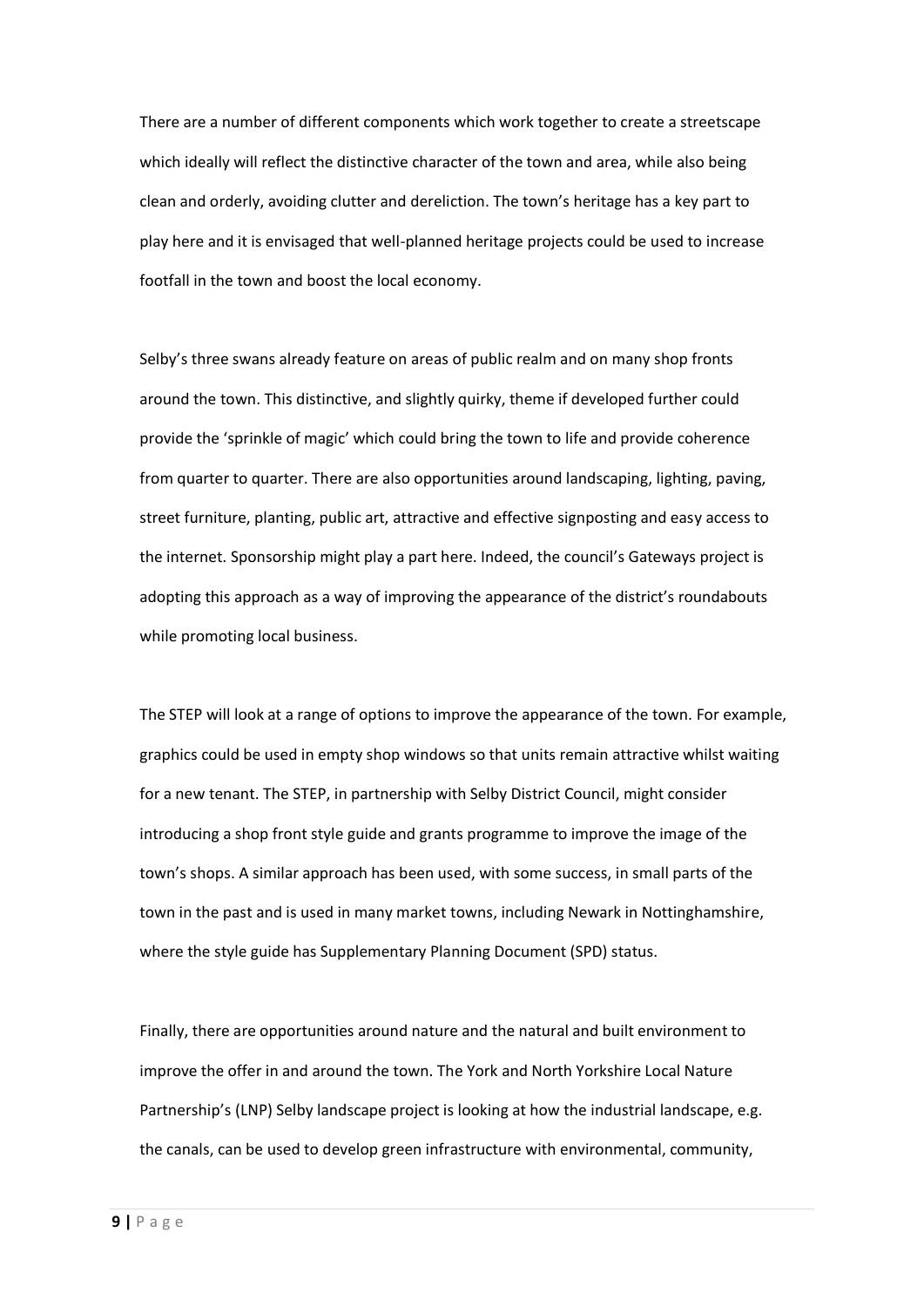health and economic benefits. There may be projects where the two partnerships can work together to deliver shared outcomes.

#### **Priority 4: The Retail Mix**

It is not enough to expect new investors and consumers to just turn up. To make Selby the chosen destination for people and business, effort has to go into getting the basics and the mix right. There are a number of tools that can act as building blocks to supporting and attracting a healthy mix of businesses and people to invest, trade, employ and reside in the town.

The STEP needs to undertake an audit of the town's offer and identify ways of building on existing footfall generators. Gowthorpe, the town's main high street, already benefits from free wi-fi and this could be developed to other parts of the town.

Property brokerage could be a key activity, identifying the gaps, targeting prospective tenants and proactively building up the shopping offer whilst tackling the empty shops. Selby is largely made up of convenience shops with very few specialist shops. In order to thrive in the future and serve the needs of the surrounding villages, the town needs to grow more specialist and upmarket shops with good quality restaurants. Finkle Street and the area near the Abbey are already examples of this.

The STEP will also look at how major retailers could be targeted to come and invest in the town, in particular those which generate footfall. Pop-up shops and increasingly becoming a way to make use of empty shops and at the same time providing an opportunity for business incubation. Whilst Selby is fortunate in having relatively low shop vacancy levels, there is potential for the STEP to explore a project on pop up shops. Similarly, turning empty shops into temporary art galleries is something which could add value to the vibrancy and appearance of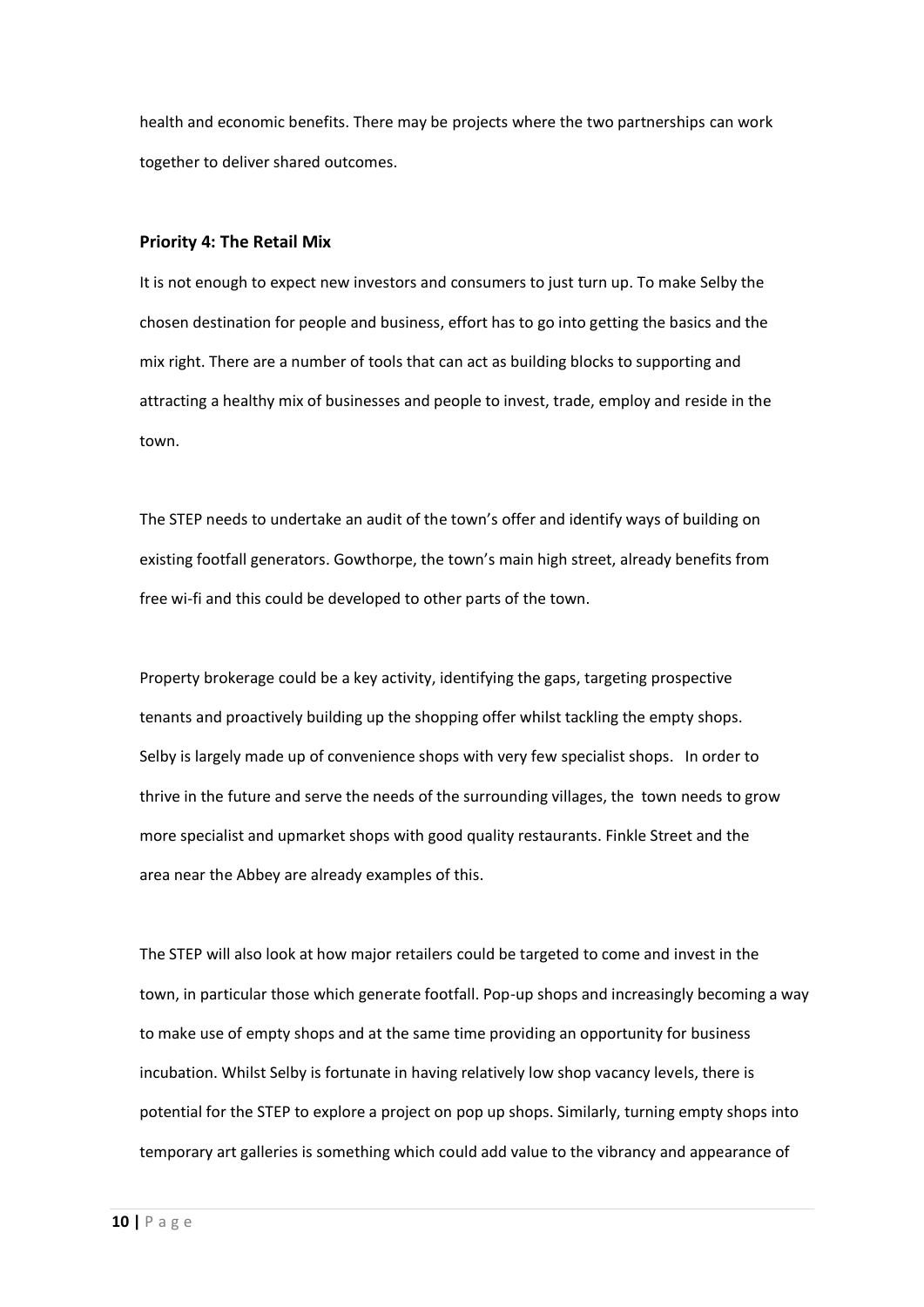the town and this could be a role for the voluntary and community sector.

Selby Market once drew visitors to the town from all over Yorkshire. Under the management of Selby Town Council the market has improved in recent years and there is potential for the town council to expand the market offer. The STEP will work with the town council and look at how the town, its retailers and the market can better complement each other and provide a joint marketing approach to increase footfall around the town on market days.

#### **Priority 5: Hospitality and the evening and night-time economy**

Hotels and restaurants are an important part of a thriving town where people want to visit for both business and leisure. The town is considered to have a shortage of good quality hotels, with many business visitors preferring to stay in country house hotels located in villages some eight miles from the town. The shortage of hotels also means there is a significant gap in the town's offer on venues for events, weddings, etc.

Versatility can be the making of a great town centre, so Selby needs to offer a clean, safe, vibrant and engaging environment for different types of people at different times. An arena that poses a big challenge in achieving versatility is a transition that takes place every day from the day-time economy to the evening or 'shoulder' period, and then on into the late night economy. With this shift, the uses of the town centre change with individuals and businesses shifting their needs accordingly.

The STEP will engage with those involved in the evening and night-time economy, including restaurants, pubs and bars, nightclubs, take-ways, taxis the police and others working on community safety. Moreover the STEP will work closely with the district council on taking a proactive stance on improving the hospitality offer in and around the town.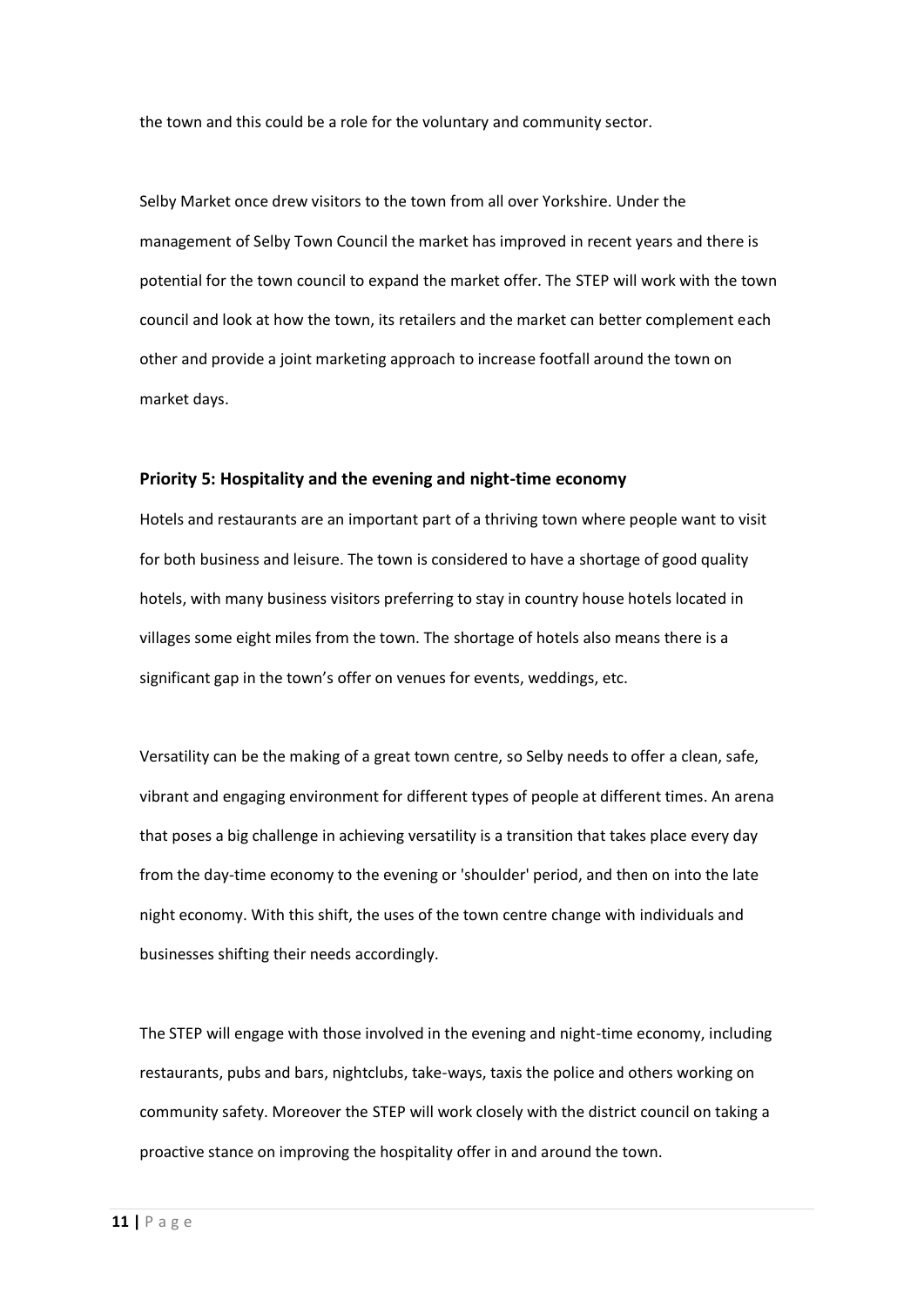#### **Priority 6: Festivals and Events**

Selby needs to be a place where people want to spend time and that the town currently has little to keep visitors occupied for much more than an hour. The findings from the recent University of York 'Ships and Swans' project recommended that the tourism offer needs to be based on the historic heritage of the district, bringing in the founding of the Abbey and the story of the three swans, the nearby Battle of Towton, the advent of shipbuilding, and other significant events. Walks around the town (picking up the previous work done on this) could be reinvented to attract visitors and encourage them to use the shops, cafes and restaurants.

The STEP will consider how the existing offer around festivals and events could be developed further to bring more people to the town. A calendar of events and 'What's on' guides could be used to help attract visitors to Selby. Festivals (possibly developing a 'unique' festival e.g. swan racing; 'Swan around Selby' swan trail) could be used to attract people to the town, building on what is already there. The existing Beer Festival could be extended to two days to encourage overnight visitors and increase spend.

Events might include food and drink e.g. food sampling stalls along Gowthorpe with links to local retailers. Cycling could be a theme where the town could benefit from the recent rise in its popularity and increasing profile (with the Grand Depart taking place in Yorkshire in 2014) and reinvent Selby as a cycle friendly hub situated at an important junction on the Trans-Pennine Trail. Selby could become a popular day destination for cyclists from York using the trail.

Undoubtedly Selby has an interesting heritage and we need to make more of what is already here e.g. the Canal and the waterways, including walkways alongside the waterways. There is potential as well to encourage re-use of the staithes to create a vibrant waterside area.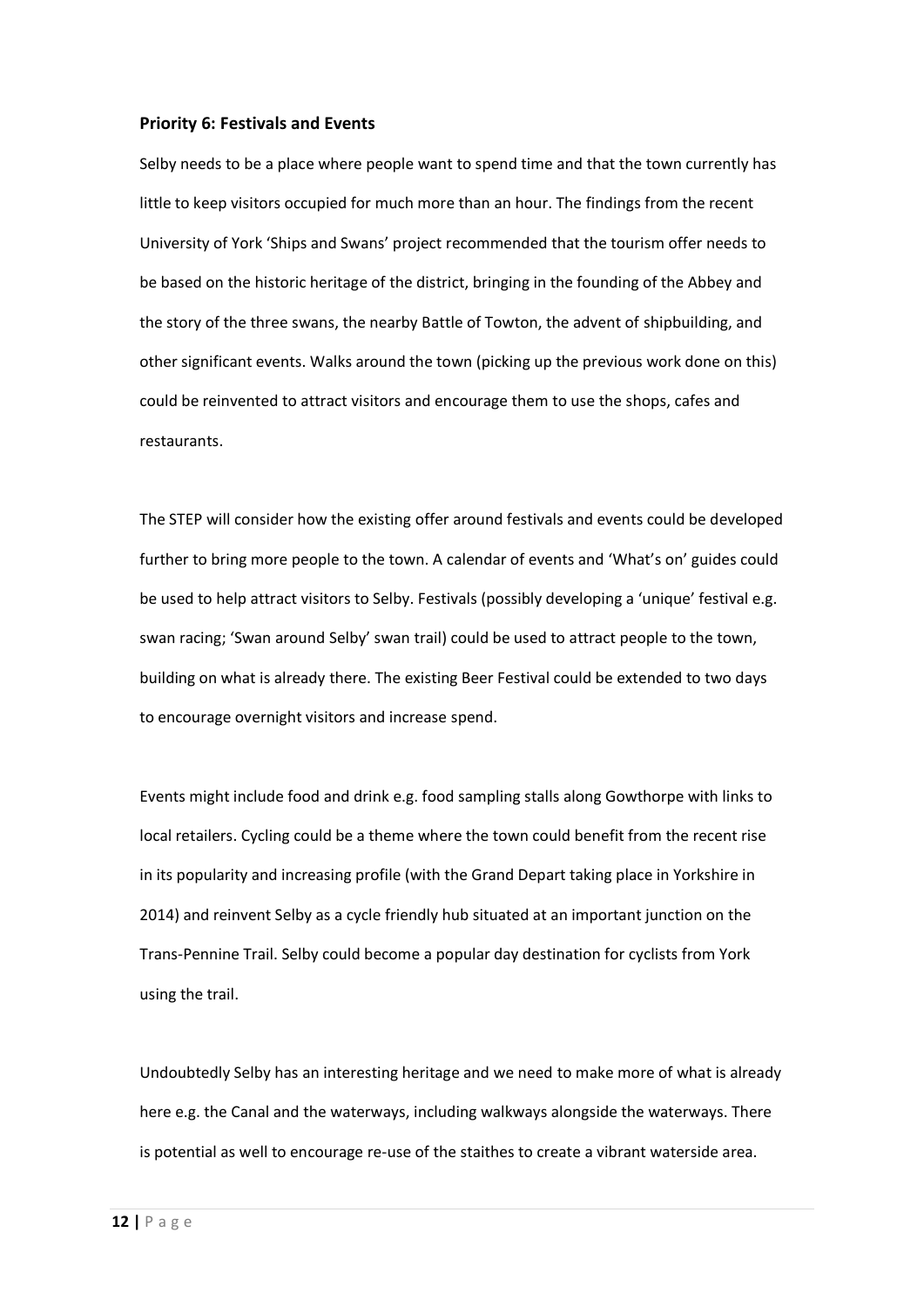Clearly more external promotion is needed, including leaflets on Selby. Currently, visitors to the Abbey can pick up leaflets on the attractions of Beverley and other towns, but not Selby itself.

#### **Priority 7: Access and technology**

The wellbeing of the town directly depends on the flow of people into, around, and out of the town centre, so getting access right is vital. With so many different people and goods needing to access one small area for different purposes and durations, the management of access and egress can be complex. In Selby this is made more complex as a result of the river and the railway crossings on the way into the town.

Selby, like most towns, was not designed to accommodate the scale of private car use that has grown over the past forty or fifty years. Congestion at busy times can cause delays, frayed tempers, increased emissions, wasted fuel, and damage to the visitor experience. For both healthier lifestyle and financial reasons, cycling statistics have increased enormously over the last few years, and the advent of electric bikes and bike clubs see the trend set to continue. Although the Grand Depart of the Tour de France won't pass through the town itself in 2014, the excitement generated by its passing nearby in York will lead to an increase in interest in cycling. Selby benefits from being at a major junction on the Trans-Pennine Trail and from being flat. Cycling and the opportunities around being 'cycle friendly' provide obvious opportunities for the town, and could link into the USP.

Public transport is important here too and it is vital that the 'gateway's from the bus and train station provide an inviting, clean and safe route to the shopping and leisure parts of the town.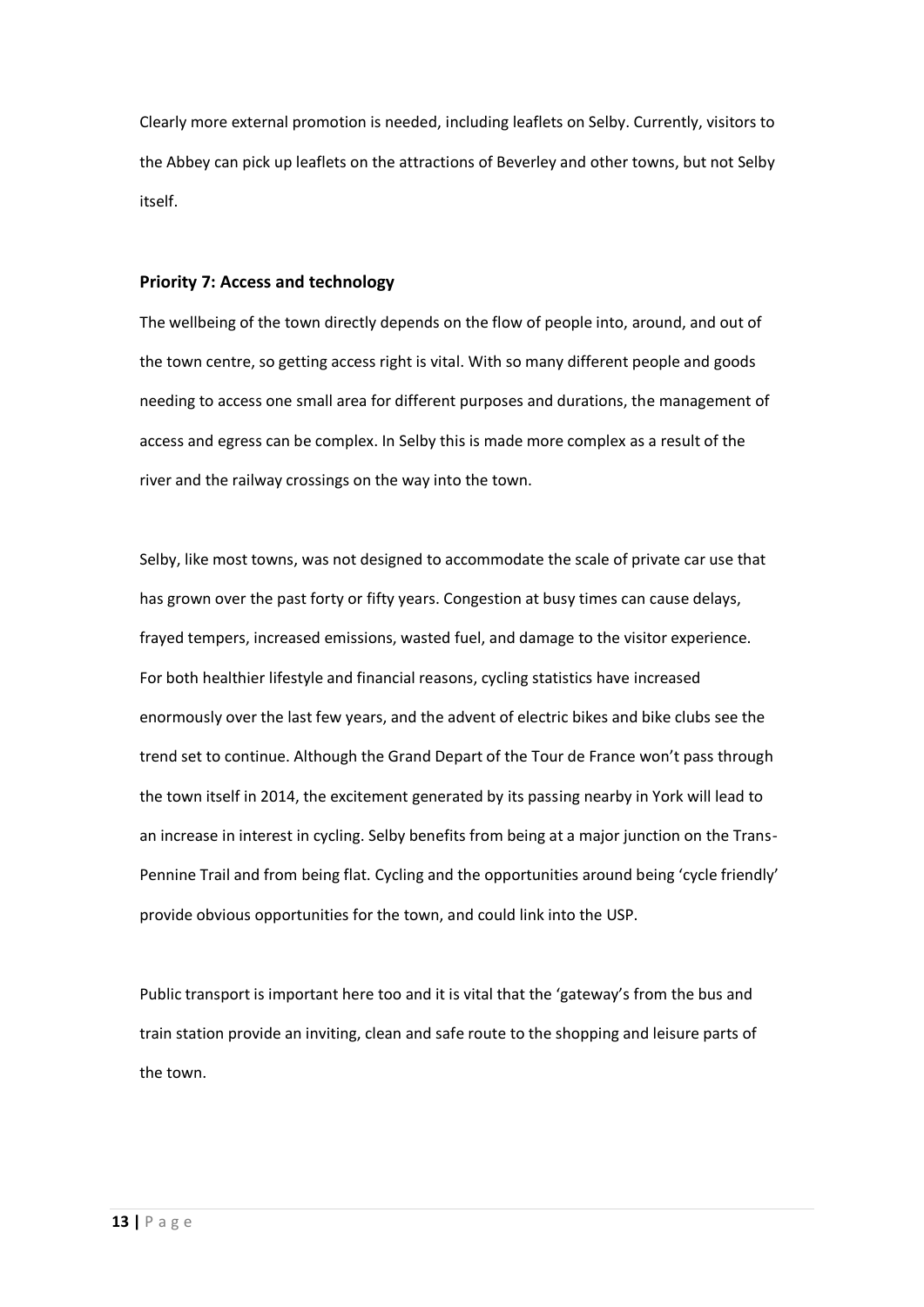Parking signage in the town could be improved to help visitors and residents know which car parks are short-stay and which are long-stay. The cost of car parking is critical here too and how charges could be set to encourage footfall to the town centre, whilst providing an income for the asset owners.

A key part of making the town more accessible could also be via technology. For example, a 'Visit Selby' website and town portal, where visitors to the site are able to click and collect, could be a way of using the internet to bring in footfall to the town. Moreover the LEP could look at how mobile apps could be used to increase footfall. There are a number of lessons that could be learnt from the internet.

#### **Priority 8: Growing Enterprise**

To enable the entrepreneurial spirit to thrive in new and existing businesses a programme of support will be developed and delivered. The Growing Enterprise programme of support to businesses is likely to include business coaching, a business to business mentoring scheme, business incubation support through the provision of pop-ups opportunities, market tasters, etc. In addition, customer service training and development can be offered to ensure that the visitor experience to Selby is high quality.

Upskilling and support for those who are unemployed can also help tackle pockets of deprivation, underpin growth and ensure the talents of our whole population are utilised. A recent national study found that 40 per cent of jobless young people say they have faced symptoms of mental illness – including suicidal thoughts, feelings of self -loathing and panic attacks – as a direct result of unemployment. The partnership will look at ways this strategy can contribute to developing the skills of everyone living in the town, including young people. This is likely to involve working with the local voluntary sector but might also involve national charities such as the Princes Trust and the work they do on mentoring young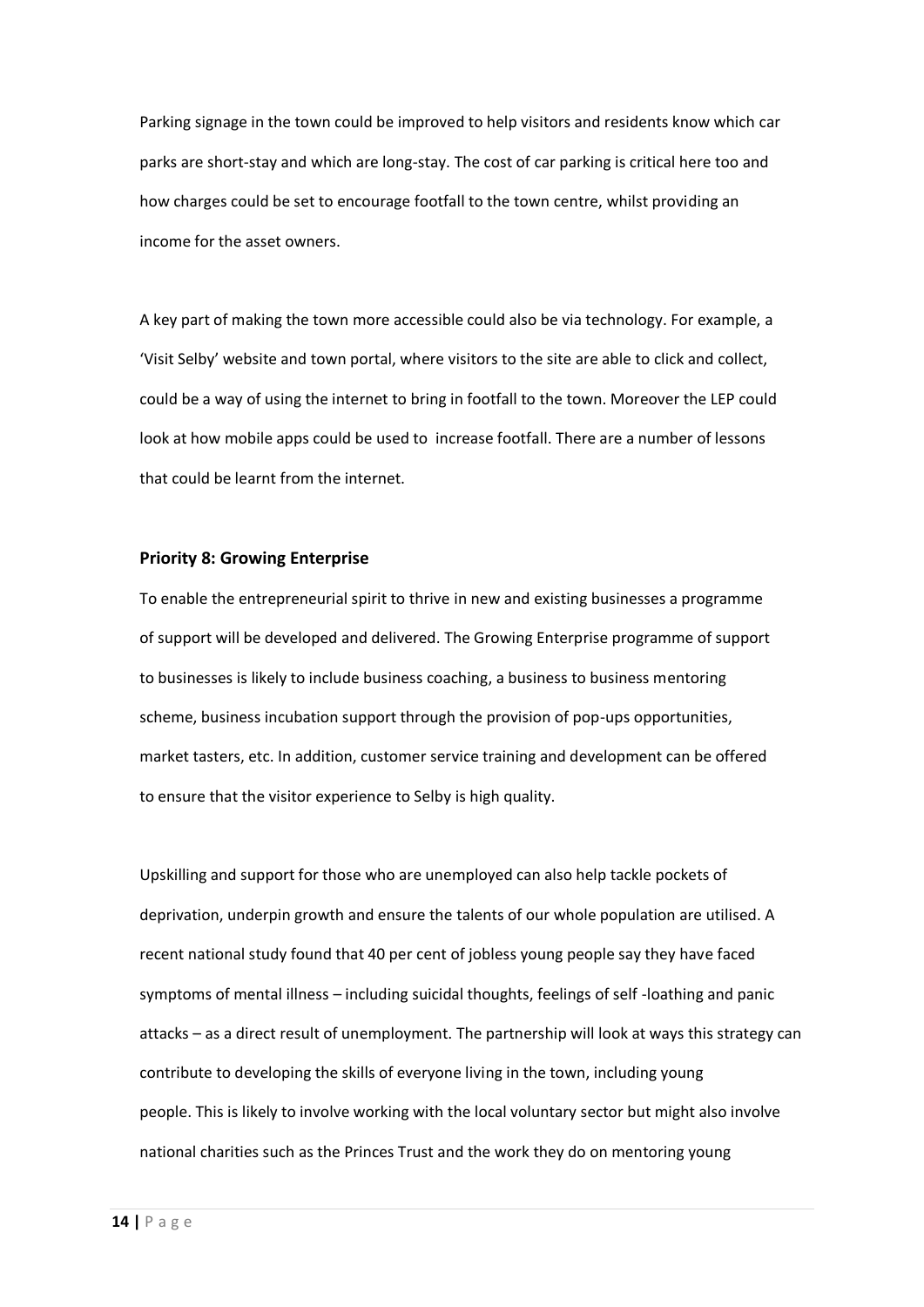people. Work is also underway to develop a £1m Community Led Local Development (CLLD) bid for European funding to make progress on the skills agenda focussing on the town but with a wider district reach.

Again, through the Programme for Growth, Selby District Council has already committed support to local business in a pilot project as part of its Open for Business work stream. A business support workshop will be held to test both the need and offer from within the local business community. The learning from the pilot will help inform how elements of this area of work are developed.

## **6. Resources**

In order to deliver on the priorities in the strategy Selby District Council's Programme for Growth has allocated a sum of £150k for the town to allocate to projects between 2013 and 2015. In addition, the York, North Yorkshire and East Riding Local Enterprise Partnership is offering funding which will deliver economic growth through the Single Local Growth Fund and European funding in 2015/16. It is anticipated that some, if not all, of the projects funded through this strategy will be self-financing into the medium and longer term.

In addition to the enterprise focused funding above, in 2012 the Big Lottery Trust (BLT) allocated £1m to the town for the community to spend over a ten year period. While the STEP strategy is focused on enterprise and growth, the two initiatives are entirely complementary as the other side of a prosperous and enterprising town is an upskilled, inclusive and healthy community. There will be opportunities in the projects for the two initiatives to work together to deliver whole system, sustainable outcomes for Selby. The £1m European CLLD bid will be a major part of this.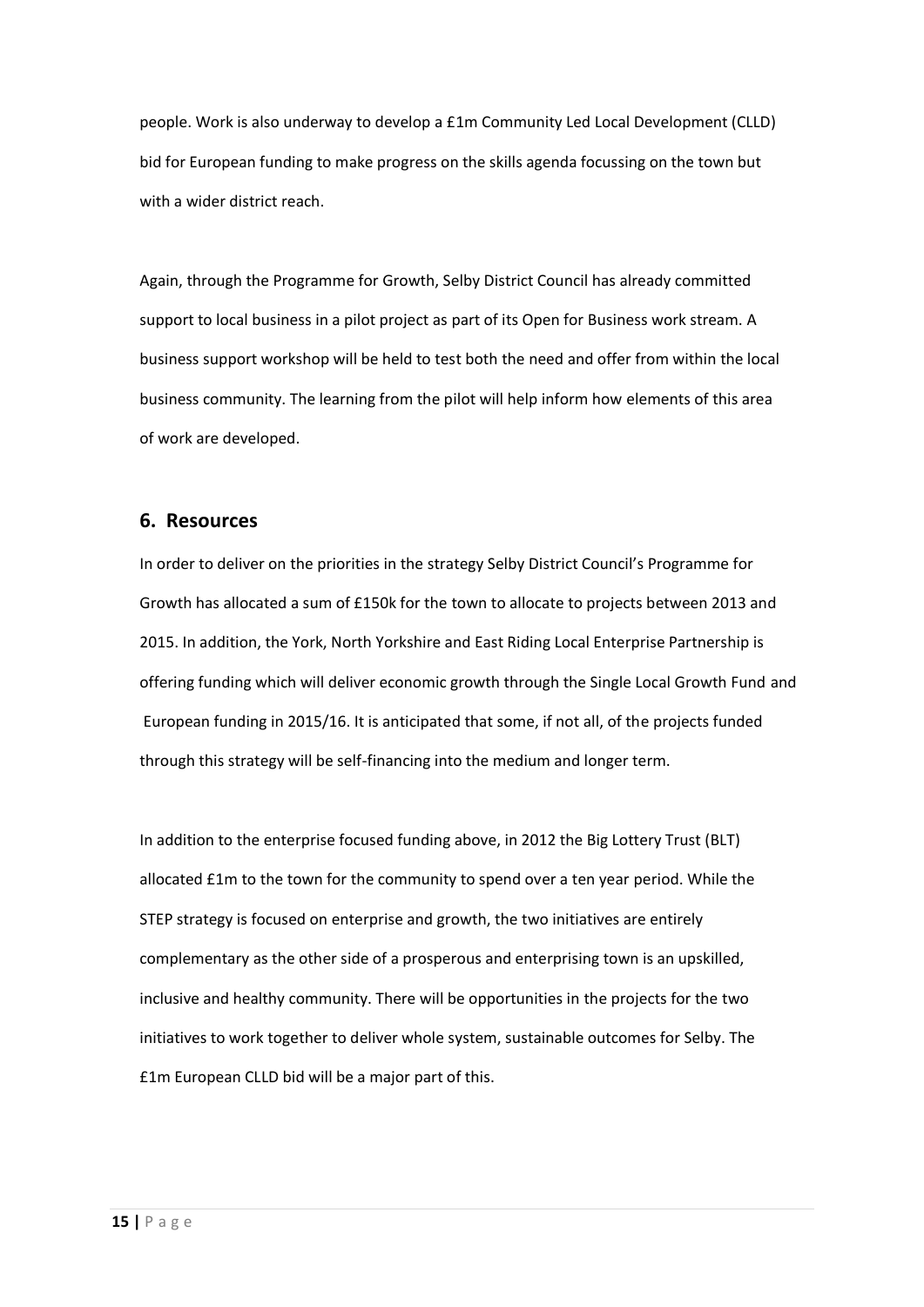The Heritage Lottery Fund has recently prioritised Selby to receive funding for heritage projects from 2014 onwards. It is envisaged that projects will be commissioned which use the town's distinctive heritage to promote the town and help grow the local economy.

## **7. Delivering on the Priorities**

The STEP will use this strategy as a framework for action planning and commissioning projects which deliver on the priorities above. As part of the implementation of the strategy the STEP will decide on short, medium and long-term actions and develop a detailed commissioning model for how it assesses proposed projects against the priorities and actions in the strategy. It will then allocate funding and monitor progress on the delivery of milestones and outcomes. A business case model (using a Project Initiation Document template) accompanied by assessment criteria will set out planned outcomes, deliverables, costs, timescales, etc., and will be used to assess projects and define the monitoring and review arrangements.

The STEP will commission work from a range of sources. For example, a recently formed Community Interest Company (CIC), the Selby Enterprise & Community Growth Partnership, has expressed an interest in working with the STEP to deliver this strategy. This social enterprise is made up of a range of delivery partners working in the town as well as members of the business community. As a CIC it has the requisite governance arrangements in place to manage projects and apply for grant funding from the NYYLEP, the STEP and a range of other sources.

In addition, there are other groups who are likely to come forward with proposals on how they could deliver the outcomes set out in this strategy. The governance and commissioning arrangements are set out in summary overleaf.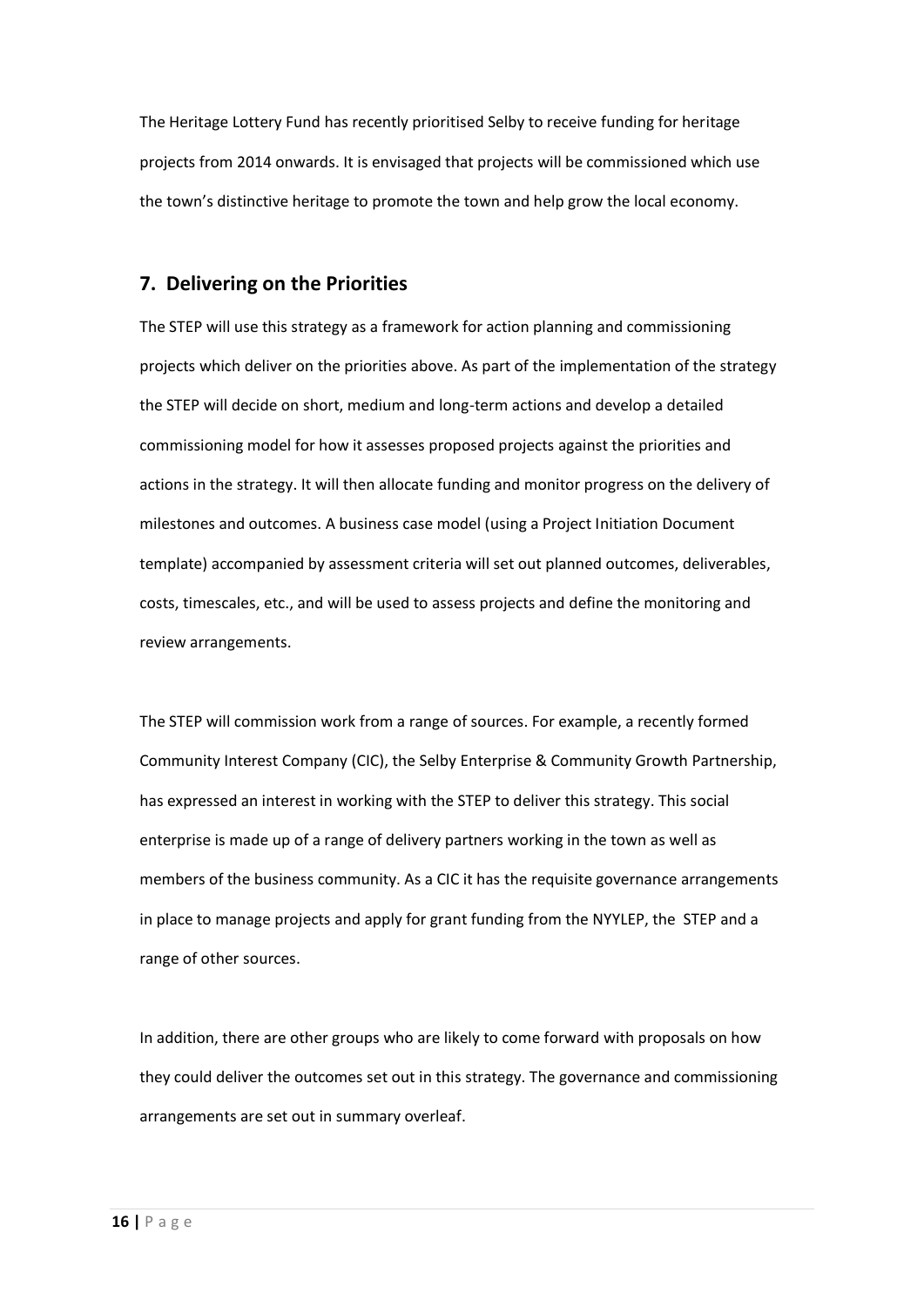# **Selby TEP**

Develop and agree strategy for the town.

Commission projects.

Assess candidate projects.

Allocate funding.

Review progress on strategy and project delivery.



# **YNYER LEP**

Develop overall economic strategy for the LEP region.

Allocate Government and EU funds for economic development.

Develop Single Investment Framework.

Develop and agree clear appraisal mechanisms for assessing proposal.

Success measured through outcome indicators.



# **Delivery Groups**

Develop proposals for projects to both STEP & LEPs.

Generate and commit match funding.

Deliver projects.

**Funding** Set up as a legal entity e.g. CIC, trust, etc. **Funding Funding**